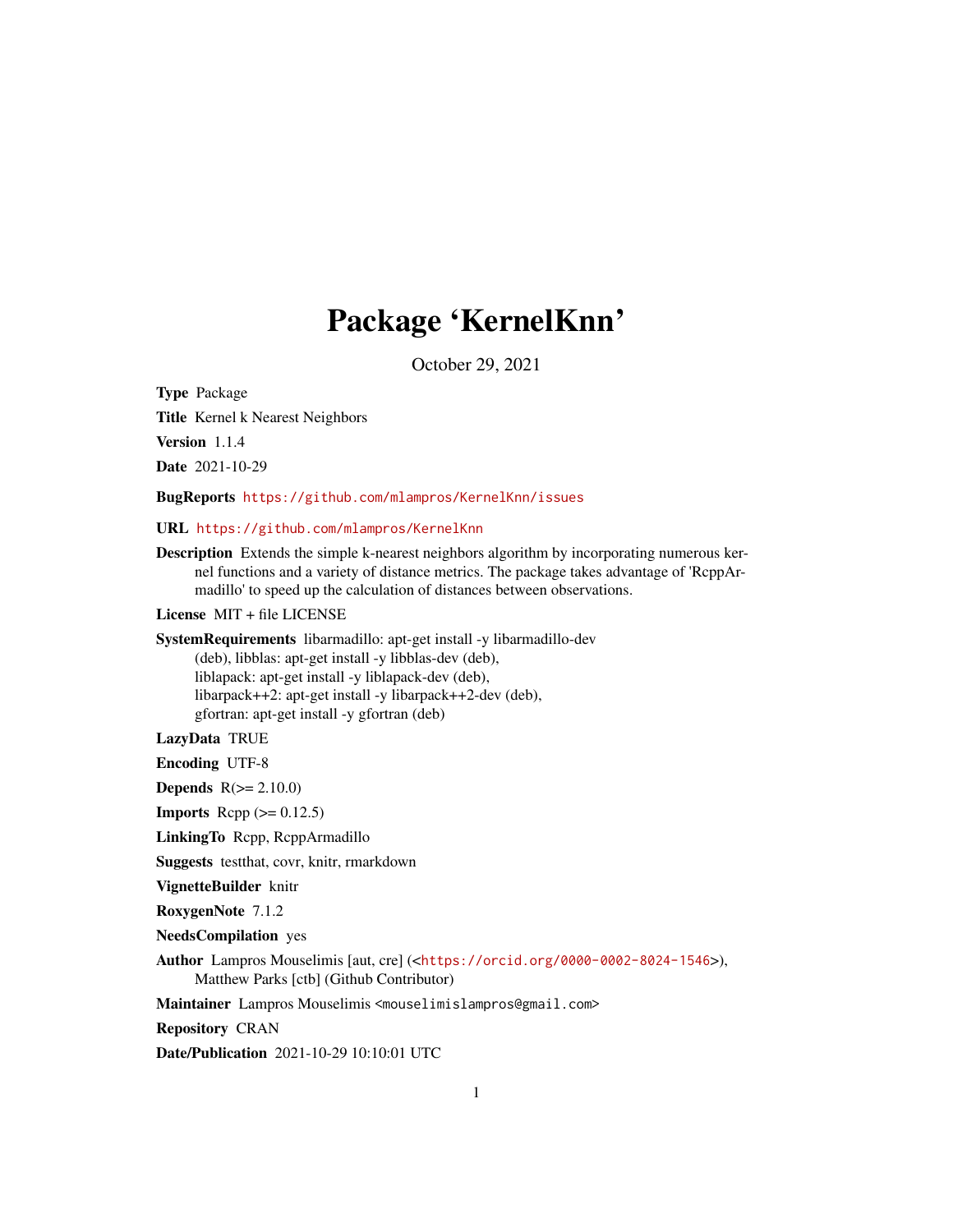# <span id="page-1-0"></span>R topics documented:

| Index | $-13$ |
|-------|-------|

#### Boston *Boston Housing Data (Regression)*

#### Description

housing values in suburbs of Boston

#### Usage

data(Boston)

# Format

A data frame with 506 Instances and 14 attributes (including the class attribute, "medv")

crim per capita crime rate by town zn proportion of residential land zoned for lots over 25,000 sq.ft. indus proportion of non-retail business acres per town chas Charles River dummy variable (= 1 if tract bounds) nox nitric oxides concentration (parts per 10 million) rm average number of rooms per dwelling age proportion of owner-occupied units built prior to 1940 dis weighted distances to five Boston employment centres rad index of accessibility to radial highways tax full-value property-tax rate per \$10,000 ptratio pupil-teacher ratio by town black 1000(Bk - 0.63)^2 where Bk is the proportion of blacks by town lstat percentage of lower status of the population medv Median value of owner-occupied homes in \$1000's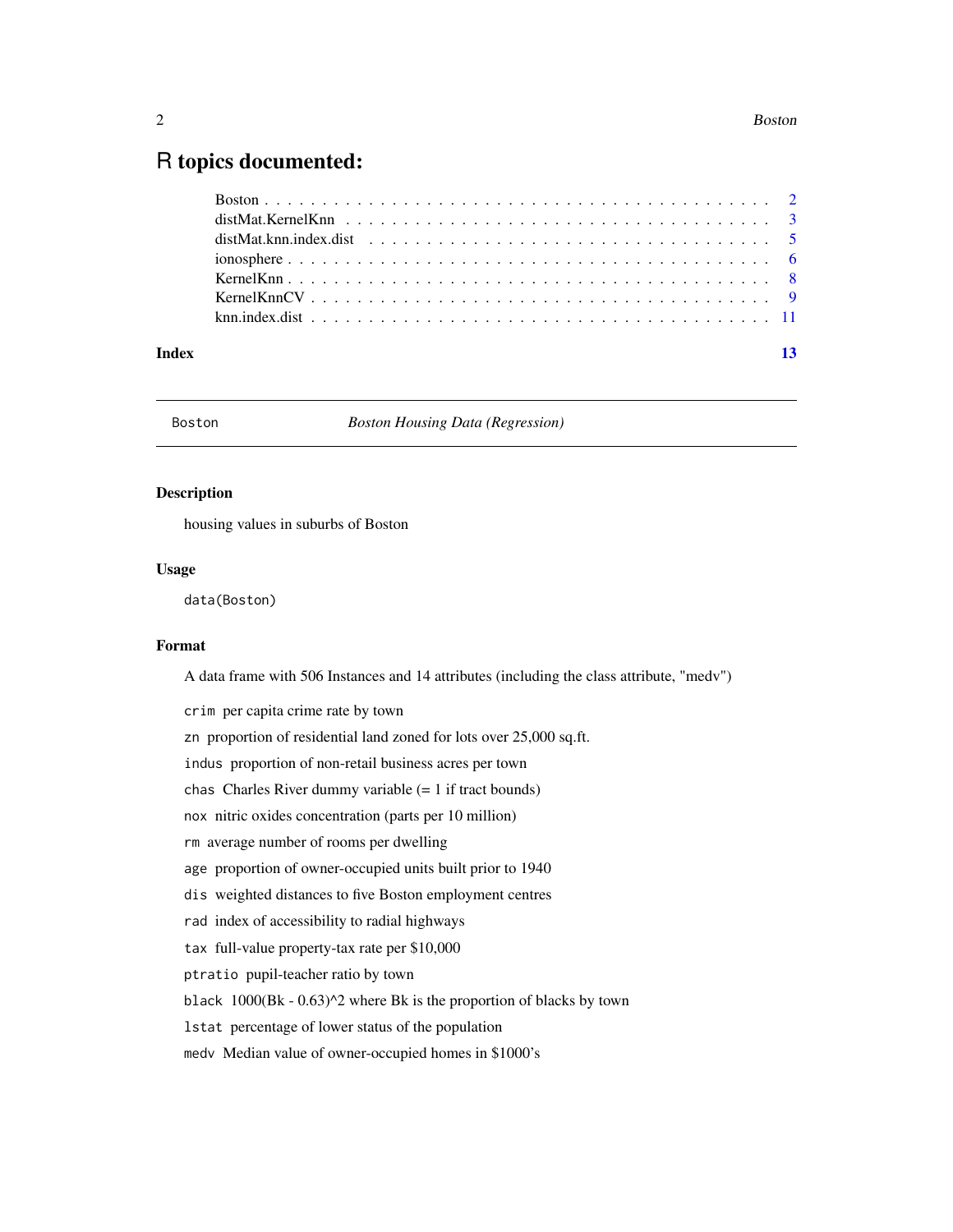# <span id="page-2-0"></span>Source

This dataset was taken from the StatLib library which is maintained at Carnegie Mellon University.

Creator: Harrison, D. and Rubinfeld, D.L. 'Hedonic prices and the demand for clean air', J. Environ. Economics & Management, vol.5, 81-102, 1978.

# References

https://archive.ics.uci.edu/ml/datasets/Housing

# Examples

data(Boston)

 $X = Boston[, -ncol(Boston)]$ 

y = Boston[, ncol(Boston)]

distMat.KernelKnn *kernel k-nearest-neighbors using a distance matrix*

# Description

kernel k-nearest-neighbors using a distance matrix

#### Usage

```
distMat.KernelKnn(
  DIST_mat,
  TEST_indices = NULL,
 y,
 k = 5,
  h = 1,weights_function = NULL,
  regression = F,
  threads = 1,
  extrema = F,
 Levels = NULL,
  minimize = T
\mathcal{L}
```
#### Arguments

DIST\_mat a distance matrix (square matrix) having a *diagonal* filled with either zero's (*0*) or NA's (*missing values*)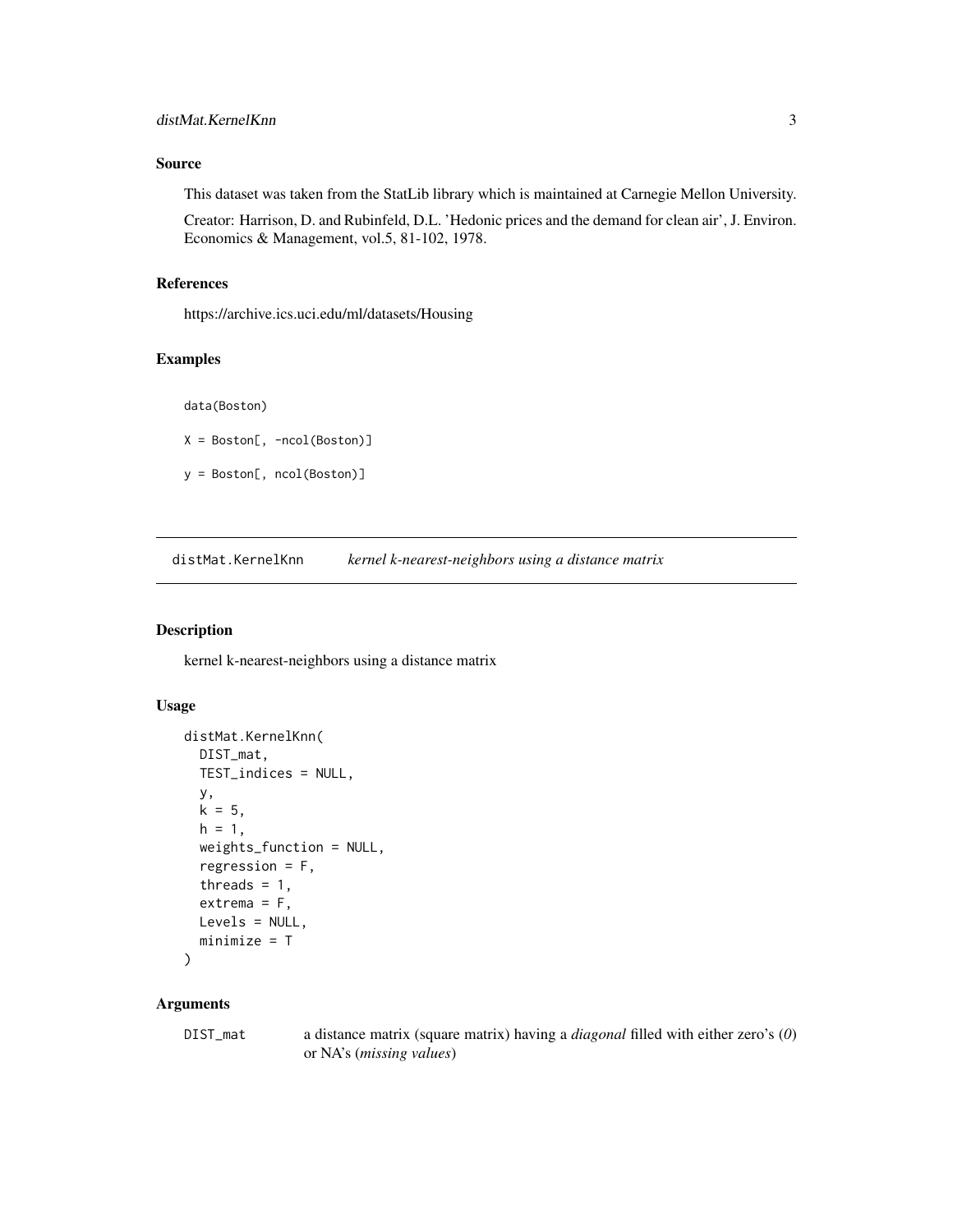| TEST_indices     | a numeric vector specifying the indices of the test data in the distance matrix<br>(row-wise or column-wise). If the parameter equals NULL then no test data is<br>included in the distance matrix                                                                                     |
|------------------|----------------------------------------------------------------------------------------------------------------------------------------------------------------------------------------------------------------------------------------------------------------------------------------|
| У                | a numeric vector (in classification the labels must be numeric from 1:Inf). It is<br>assumed that if the TEST_indices is not NULL then the length of y equals to<br>the rows of the train data (nrow(DIST_mat) - length(TEST_indices)), otherwise<br>$length(y) == nrow(DIST_matrix).$ |
| k                | an integer specifying the k-nearest-neighbors                                                                                                                                                                                                                                          |
| h                | the bandwidth (applicable if the weights_function is not NULL, defaults to 1.0)                                                                                                                                                                                                        |
| weights_function |                                                                                                                                                                                                                                                                                        |
|                  | there are various ways of specifying the kernel function. See the details section.                                                                                                                                                                                                     |
| regression       | a boolean (TRUE, FALSE) specifying if regression or classification should be<br>performed                                                                                                                                                                                              |
| threads          | the number of cores to be used in parallel (open mp will be employed)                                                                                                                                                                                                                  |
| extrema          | if TRUE then the minimum and maximum values from the k-nearest-neighbors<br>will be removed (can be thought as outlier removal)                                                                                                                                                        |
| Levels           | a numeric vector. In case of classification the unique levels of the response<br>variable are necessary                                                                                                                                                                                |
| minimize         | either TRUE or FALSE. If TRUE then lower values will be considered as rele-<br>vant for the k-nearest search, otherwise higher values.                                                                                                                                                 |

# Details

This function takes a distance matrix (square matrix where the diagonal is filled with *0* or *NA*) as input. If the *TEST\_indices* parameter is NULL then the predictions for the train data will be returned, whereas if the *TEST\_indices* parameter is not NULL then the predictions for the test data will be returned. There are three possible ways to specify the weights function, 1st option : if the weights\_function is NULL then a simple k-nearest-neighbor is performed. 2nd option : the weights\_function is one of 'uniform', 'triangular', 'epanechnikov', 'biweight', 'triweight', 'tricube', 'gaussian', 'cosine', 'logistic', 'gaussianSimple', 'silverman', 'inverse', 'exponential'. The 2nd option can be extended by combining kernels from the existing ones (adding or multiplying). For instance, I can multiply the tricube with the gaussian kernel by giving 'tricube\_gaussian\_MULT' or I can add the previously mentioned kernels by giving 'tricube\_gaussian\_ADD'. 3rd option : a user defined kernel function

# Value

a vector (if regression is TRUE), or a data frame with class probabilities (if regression is FALSE)

# Author(s)

Lampros Mouselimis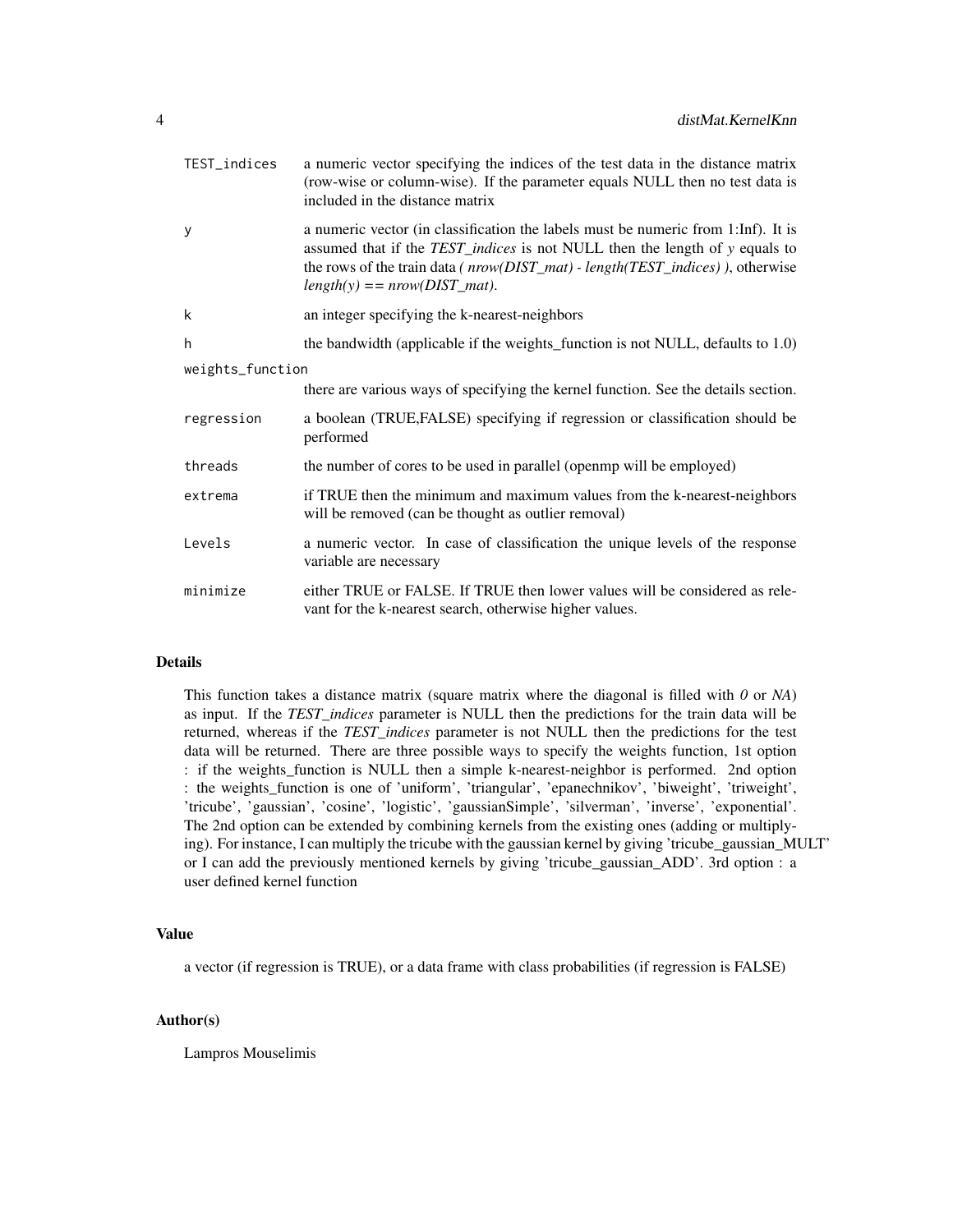# <span id="page-4-0"></span>Examples

```
data(Boston)
X = Boston[, -ncol(Boston)]
y = Boston[, ncol(Boston)]
dist_obj = dist(X)
dist_mat = as.matrix(dist_obj)
out = distMat.KernelKnn(dist_mat, TEST_indices = NULL, y, k = 5, regression = TRUE)
```
distMat.knn.index.dist

*indices and distances of k-nearest-neighbors using a distance matrix*

# Description

indices and distances of k-nearest-neighbors using a distance matrix

# Usage

```
distMat.knn.index.dist(
 DIST_mat,
 TEST_indices = NULL,
 k = 5,threads = 1,
 minimize = T
)
```
# Arguments

| DIST_mat     | a distance matrix (square matrix) having a diagonal filled with either zero's $(0)$<br>or NA's ( <i>missing values</i> )                                                                           |
|--------------|----------------------------------------------------------------------------------------------------------------------------------------------------------------------------------------------------|
| TEST_indices | a numeric vector specifying the indices of the test data in the distance matrix<br>(row-wise or column-wise). If the parameter equals NULL then no test data is<br>included in the distance matrix |
| k            | an integer specifying the k-nearest-neighbors                                                                                                                                                      |
| threads      | the number of cores to be used in parallel (open mp will be employed)                                                                                                                              |
| minimize     | either TRUE or FALSE. If TRUE then lower values will be considered as rele-<br>vant for the k-nearest search, otherwise higher values.                                                             |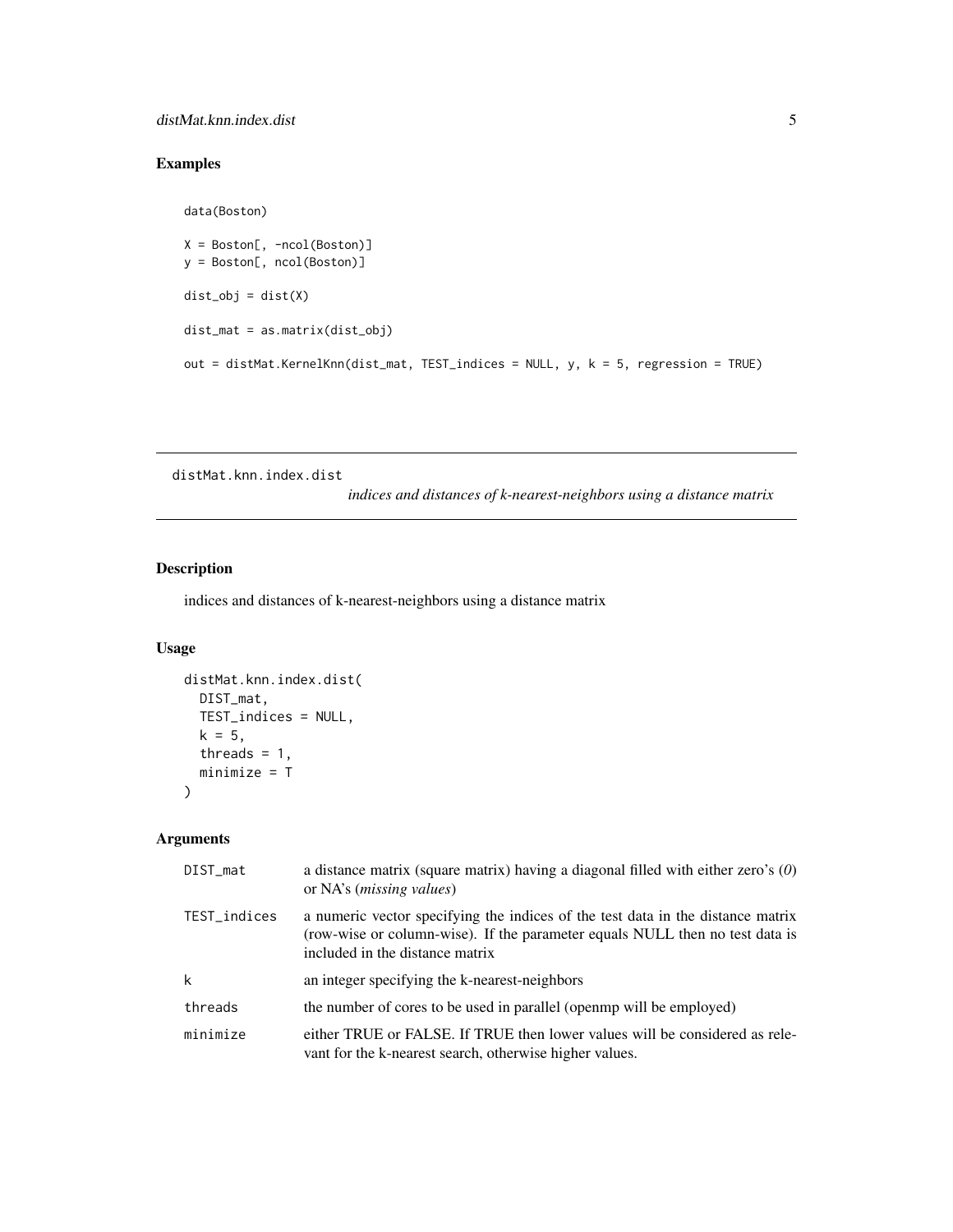#### <span id="page-5-0"></span>Details

This function takes a number of arguments and it returns the indices and distances of the k-nearestneighbors for each observation. If TEST\_indices is NULL then the indices-distances for the DIST\_mat be returned, whereas if TEST\_indices is not NULL then the indices-distances for the test data only will be returned.

#### Value

a list of length 2. The first sublist returns the indices and the second the distances of the k nearest neighbors for each observation. If TEST indices is NULL the number of rows of each sublist equals the number of rows in the DIST\_mat data. If TEST\_indices is not NULL the number of rows of each sublist equals the length of the input TEST\_indices.

#### Author(s)

Lampros Mouselimis

#### Examples

data(Boston) X = Boston[, -ncol(Boston)]  $dist\_obj = dist(X)$ dist\_mat = as.matrix(dist\_obj) out = distMat.knn.index.dist(dist\_mat, TEST\_indices = NULL, k = 5)

ionosphere *Johns Hopkins University Ionosphere database (binary classification)*

# **Description**

This radar data was collected by a system in Goose Bay, Labrador. This radar data was collected by a system in Goose Bay, Labrador. This system consists of a phased array of 16 high-frequency antennas with a total transmitted power on the order of 6.4 kilowatts. See the paper for more details. The targets were free electrons in the ionosphere. "Good" radar returns are those showing evidence of some type of structure in the ionosphere. "Bad" returns are those that do not; their signals pass through the ionosphere. Received signals were processed using an autocorrelation function whose arguments are the time of a pulse and the pulse number. There were 17 pulse numbers for the Goose Bay system. Instances in this databse are described by 2 attributes per pulse number, corresponding to the complex values returned by the function resulting from the complex electromagnetic signal.

#### Usage

data(ionosphere)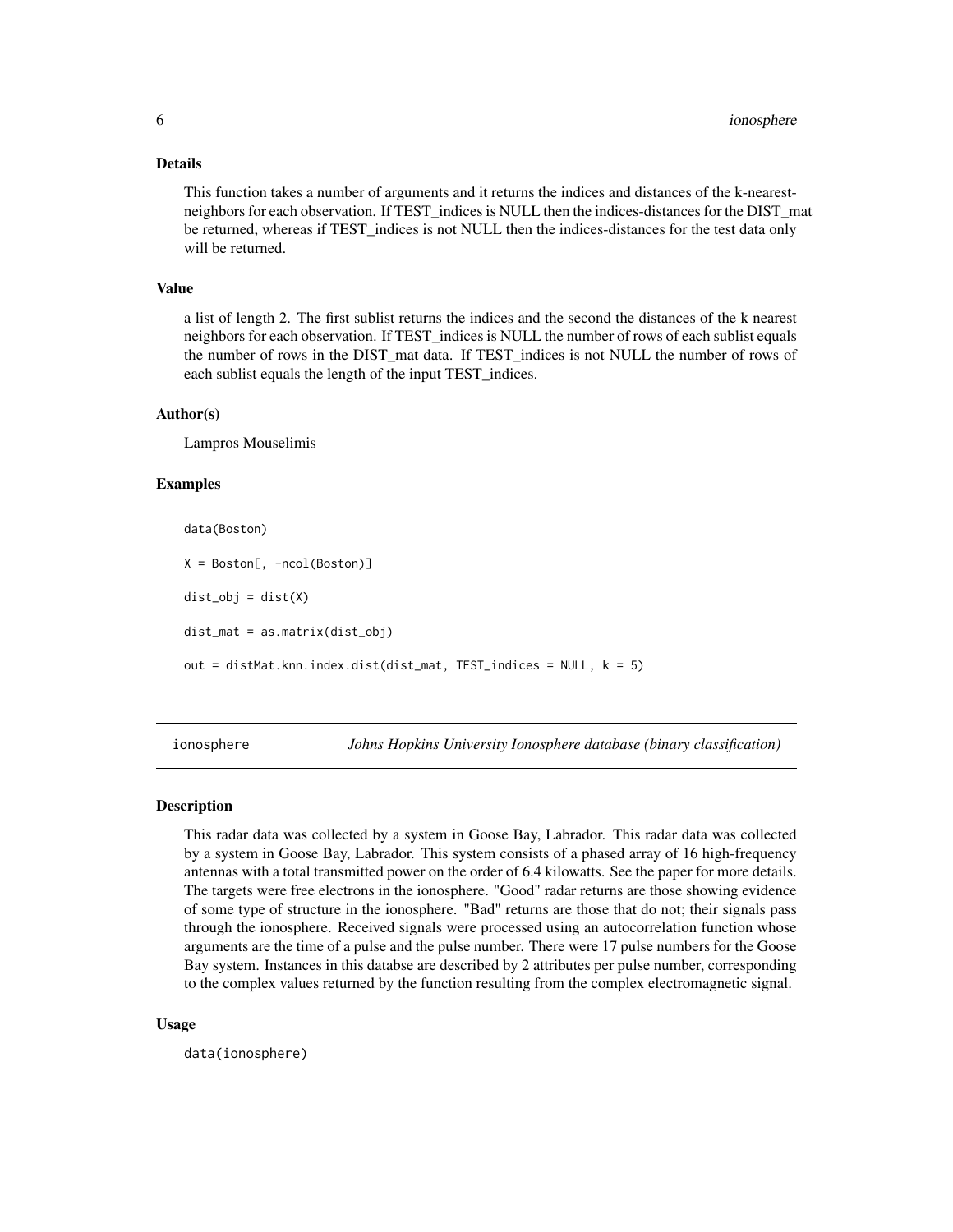#### ionosphere 7

#### Format

A data frame with 351 Instances and 35 attributes (including the class attribute, "class")

#### Details

Sigillito, V. G., Wing, S. P., Hutton, L. V., \& Baker, K. B. (1989). Classification of radar returns from the ionosphere using neural networks. Johns Hopkins APL Technical Digest, 10, 262-266.

They investigated using backprop and the perceptron training algorithm on this database. Using the first 200 instances for training, which were carefully split almost 50 percent positive and 50 percent negative, they found that a "linear" perceptron attained 90.7 percent, a "non-linear" perceptron attained 92 percent, and backprop an average of over 96 percent accuracy on the remaining 150 test instances, consisting of 123 "good" and only 24 "bad" instances. (There was a counting error or some mistake somewhere; there are a total of 351 rather than 350 instances in this domain.) Accuracy on "good" instances was much higher than for "bad" instances. Backprop was tested with several different numbers of hidden units (in [0,15]) and incremental results were also reported (corresponding to how well the different variants of backprop did after a periodic number of epochs). David Aha (aha@ics.uci.edu) briefly investigated this database. He found that nearest neighbor attains an accuracy of 92.1 percent, that Ross Quinlan's C4 algorithm attains 94.0 percent (no windowing), and that IB3 (Aha \& Kibler, IJCAI-1989) attained 96.7 percent (parameter settings: 70 percent and 80 percent for acceptance and dropping respectively).

#### Source

Donor: Vince Sigillito (vgs@aplcen.apl.jhu.edu) Date: 1989 Source: Space Physics Group Applied Physics Laboratory Johns Hopkins University Johns Hopkins Road Laurel, MD 20723

#### References

https://archive.ics.uci.edu/ml/datasets/Ionosphere

#### Examples

data(ionosphere)

- X = ionosphere[, -ncol(ionosphere)]
- y = ionosphere[, ncol(ionosphere)]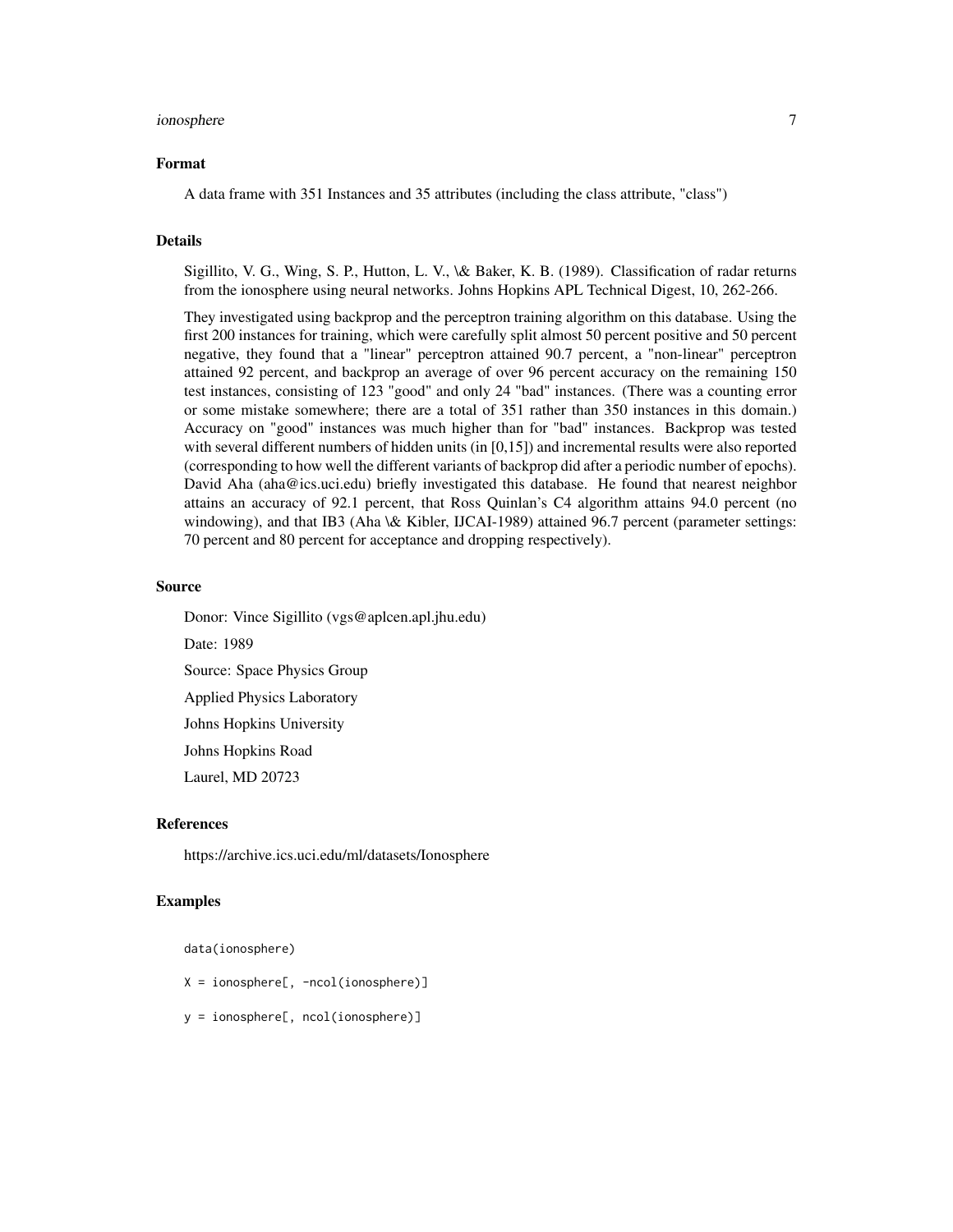<span id="page-7-0"></span>

# Description

This function utilizes kernel k nearest neighbors to predict new observations

# Usage

```
KernelKnn(
  data,
  TEST_data = NULL,
  y,
  k = 5,h = 1,method = "euclidean",
  weights_function = NULL,
  regression = F,
  transf_categ_cols = F,
  threads = 1,
  extrema = F,
  Levels = NULL
\lambda
```
# Arguments

| data              | a data frame or matrix                                                                                                                                                                                                                                                                                                           |  |
|-------------------|----------------------------------------------------------------------------------------------------------------------------------------------------------------------------------------------------------------------------------------------------------------------------------------------------------------------------------|--|
| TEST_data         | a data frame or matrix (it can be also NULL)                                                                                                                                                                                                                                                                                     |  |
| y                 | a numeric vector (in classification the labels must be numeric from 1:Inf)                                                                                                                                                                                                                                                       |  |
| k                 | an integer specifying the k-nearest-neighbors                                                                                                                                                                                                                                                                                    |  |
| h                 | the bandwidth (applicable if the weights function is not NULL, defaults to 1.0)                                                                                                                                                                                                                                                  |  |
| method            | a string specifying the method. Valid methods are 'euclidean', 'manhattan',<br>'chebyshev', 'canberra', 'braycurtis', 'pearson_correlation', 'simple_matching_coefficient',<br>'minkowski' (by default the order 'p' of the minkowski parameter equals k),<br>'hamming', 'mahalanobis', 'jaccard_coefficient', 'Rao_coefficient' |  |
| weights_function  |                                                                                                                                                                                                                                                                                                                                  |  |
|                   | there are various ways of specifying the kernel function. See the details section.                                                                                                                                                                                                                                               |  |
| regression        | a boolean (TRUE, FALSE) specifying if regression or classification should be<br>performed                                                                                                                                                                                                                                        |  |
| transf_categ_cols |                                                                                                                                                                                                                                                                                                                                  |  |
|                   | a boolean (TRUE, FALSE) specifying if the categorical columns should be con-<br>verted to numeric or to dummy variables                                                                                                                                                                                                          |  |
| threads           | the number of cores to be used in parallel (open mp will be employed)                                                                                                                                                                                                                                                            |  |
|                   |                                                                                                                                                                                                                                                                                                                                  |  |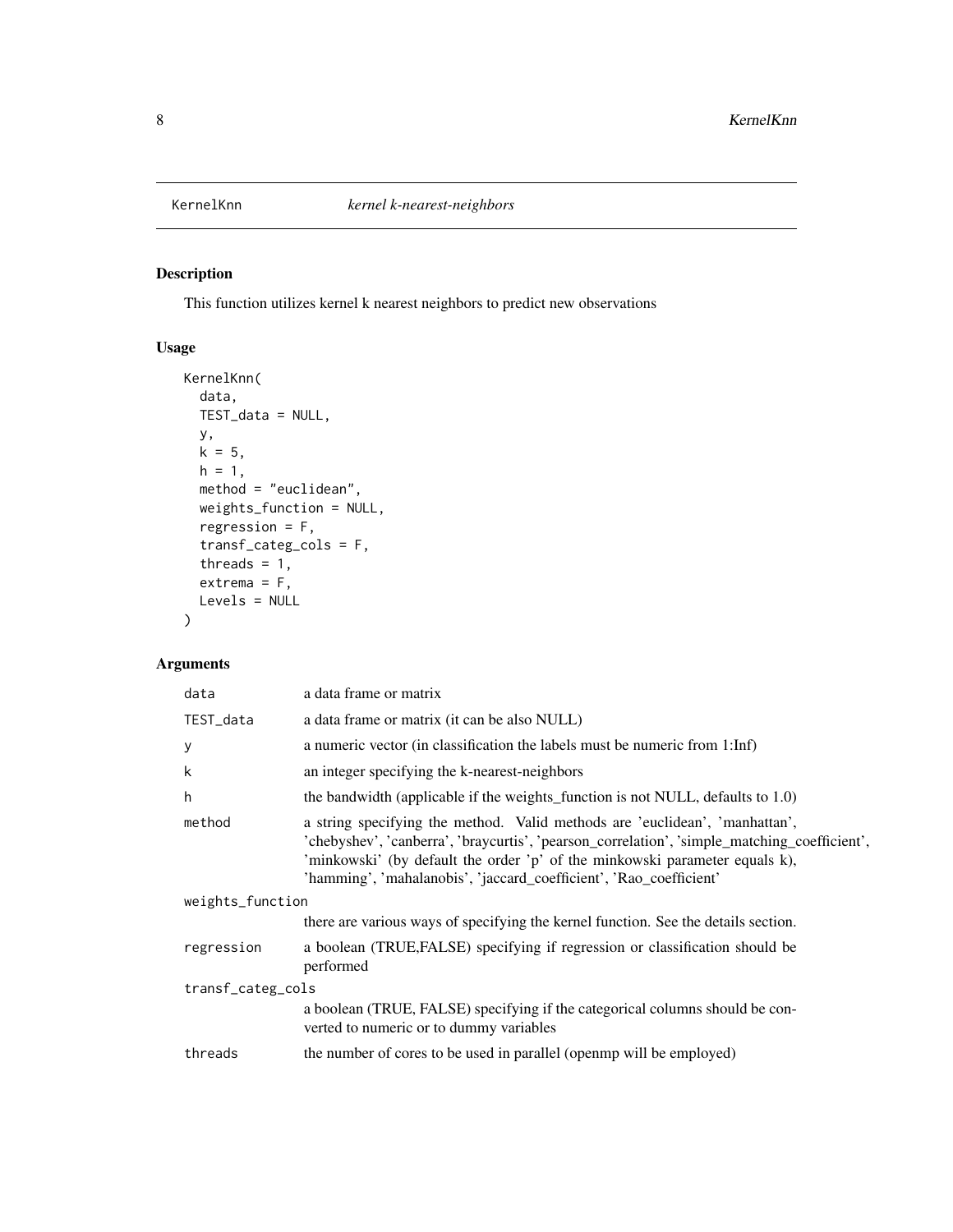# <span id="page-8-0"></span>KernelKnnCV 9

| extrema | if TRUE then the minimum and maximum values from the k-nearest-neighbors<br>will be removed (can be thought as outlier removal) |
|---------|---------------------------------------------------------------------------------------------------------------------------------|
| Levels  | a numeric vector. In case of classification the unique levels of the response<br>variable are necessary                         |

# Details

This function takes a number of arguments and it returns the predicted values. If TEST\_data is NULL then the predictions for the train data will be returned, whereas if TEST\_data is not NULL then the predictions for the TEST\_data will be returned. There are three possible ways to specify the weights function, 1st option : if the weights\_function is NULL then a simple k-nearest-neighbor is performed. 2nd option : the weights\_function is one of 'uniform', 'triangular', 'epanechnikov', 'biweight', 'triweight', 'tricube', 'gaussian', 'cosine', 'logistic', 'gaussianSimple', 'silverman', 'inverse', 'exponential'. The 2nd option can be extended by combining kernels from the existing ones (adding or multiplying). For instance, I can multiply the tricube with the gaussian kernel by giving 'tricube\_gaussian\_MULT' or I can add the previously mentioned kernels by giving 'tricube\_gaussian\_ADD'. 3rd option : a user defined kernel function

# Value

a vector (if regression is TRUE), or a data frame with class probabilities (if regression is FALSE)

#### Author(s)

Lampros Mouselimis

# Examples

data(Boston)

```
X = Boston[, -ncol(Boston)]y = Boston[, ncol(Boston)]
out = KernelKnn(X, TEST_data = NULL, y, k = 5, method = 'euclidean', regression = TRUE)
```
KernelKnnCV *kernel-k-nearest-neighbors using cross-validation*

#### **Description**

This function performs kernel k nearest neighbors regression and classification using cross validation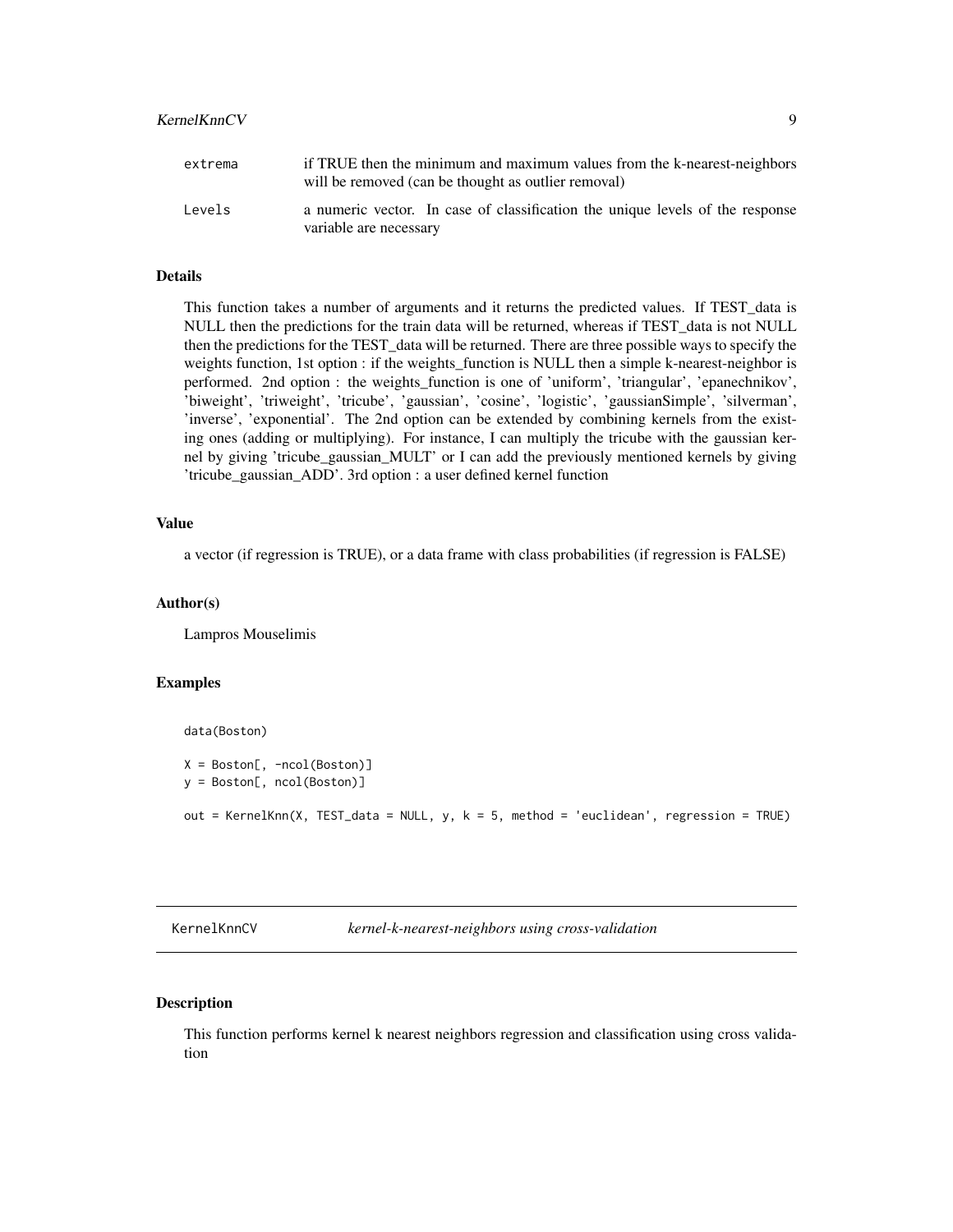# Usage

```
KernelKnnCV(
  data,
  y,
  k = 5,folds = 5,
  h = 1,method = "euclidean",
  weights_function = NULL,
  regression = F,
  transf_categ_cols = F,
  threads = 1,
  extrema = F,
  Levels = NULL,
 seed_num = 1
\mathcal{L}
```
# Arguments

| a data frame or matrix                                                                                                                                                                                                                                                                                                           |
|----------------------------------------------------------------------------------------------------------------------------------------------------------------------------------------------------------------------------------------------------------------------------------------------------------------------------------|
| a numeric vector (in classification the labels must be numeric from 1:Inf)                                                                                                                                                                                                                                                       |
| an integer specifying the k-nearest-neighbors                                                                                                                                                                                                                                                                                    |
| the number of cross validation folds (must be greater than 1)                                                                                                                                                                                                                                                                    |
| the bandwidth (applicable if the weights_function is not NULL, defaults to 1.0)                                                                                                                                                                                                                                                  |
| a string specifying the method. Valid methods are 'euclidean', 'manhattan',<br>'chebyshev', 'canberra', 'braycurtis', 'pearson_correlation', 'simple_matching_coefficient',<br>'minkowski' (by default the order 'p' of the minkowski parameter equals k),<br>'hamming', 'mahalanobis', 'jaccard_coefficient', 'Rao_coefficient' |
| weights_function                                                                                                                                                                                                                                                                                                                 |
| there are various ways of specifying the kernel function. See the details section.                                                                                                                                                                                                                                               |
| a boolean (TRUE, FALSE) specifying if regression or classification should be<br>performed                                                                                                                                                                                                                                        |
| transf_categ_cols                                                                                                                                                                                                                                                                                                                |
| a boolean (TRUE, FALSE) specifying if the categorical columns should be con-<br>verted to numeric or to dummy variables                                                                                                                                                                                                          |
| the number of cores to be used in parallel (openmp will be employed)                                                                                                                                                                                                                                                             |
| if TRUE then the minimum and maximum values from the k-nearest-neighbors<br>will be removed (can be thought as outlier removal)                                                                                                                                                                                                  |
| a numeric vector. In case of classification the unique levels of the response<br>variable are necessary                                                                                                                                                                                                                          |
| a numeric value specifying the seed of the random number generator                                                                                                                                                                                                                                                               |
|                                                                                                                                                                                                                                                                                                                                  |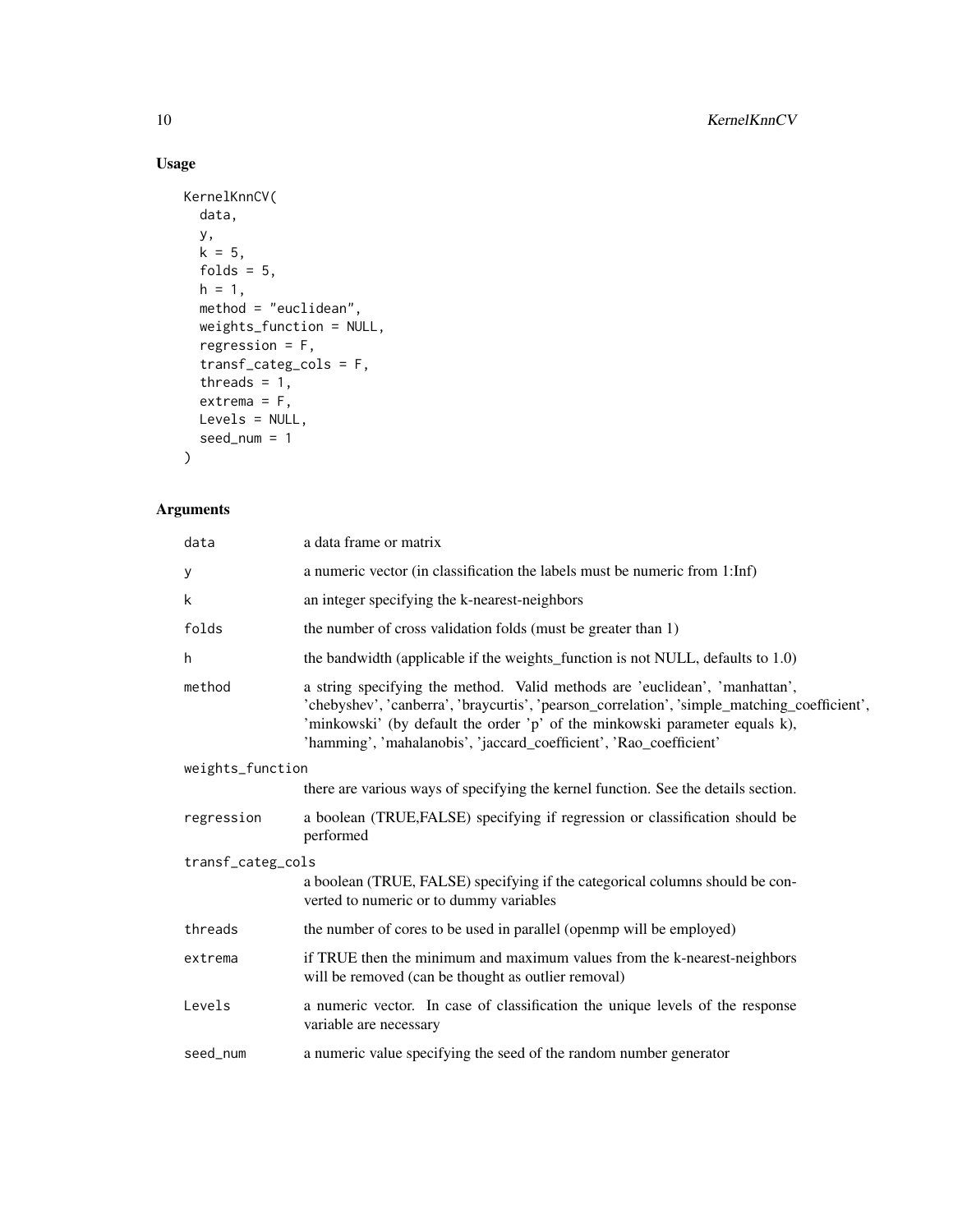#### <span id="page-10-0"></span>knn.index.dist 11

#### Details

This function takes a number of arguments (including the number of cross-validation-folds) and it returns predicted values and indices for each fold. There are three possible ways to specify the weights function, 1st option : if the weights\_function is NULL then a simple k-nearest-neighbor is performed. 2nd option : the weights\_function is one of 'uniform', 'triangular', 'epanechnikov', 'biweight', 'triweight', 'tricube', 'gaussian', 'cosine', 'logistic', 'gaussianSimple', 'silverman', 'inverse', 'exponential'. The 2nd option can be extended by combining kernels from the existing ones (adding or multiplying). For instance, I can multiply the tricube with the gaussian kernel by giving 'tricube\_gaussian\_MULT' or I can add the previously mentioned kernels by giving 'tricube\_gaussian\_ADD'. 3rd option : a user defined kernel function

#### Value

a list of length 2. The first sublist is a list of predictions (the length of the list equals the number of the folds). The second sublist is a list with the indices for each fold.

#### Author(s)

Lampros Mouselimis

#### Examples

```
## Not run:
data(ionosphere)
X = \text{ionosphere}, -c(2, ncol(ionosphere))]
y = as.numeric(ionosphere[, ncol(ionosphere)])
out = KernelKnnCV(X, y, k = 5, folds = 3, regression = FALSE, Levels = unique(y))
## End(Not run)
```
knn.index.dist *indices and distances of k-nearest-neighbors*

### **Description**

This function returns the k nearest indices and distances of each observation

# Usage

```
knn.index.dist(
  data,
  TEST_data = NULL,
 k = 5,
  method = "euclidean",
  transf_categ_cols = F,
```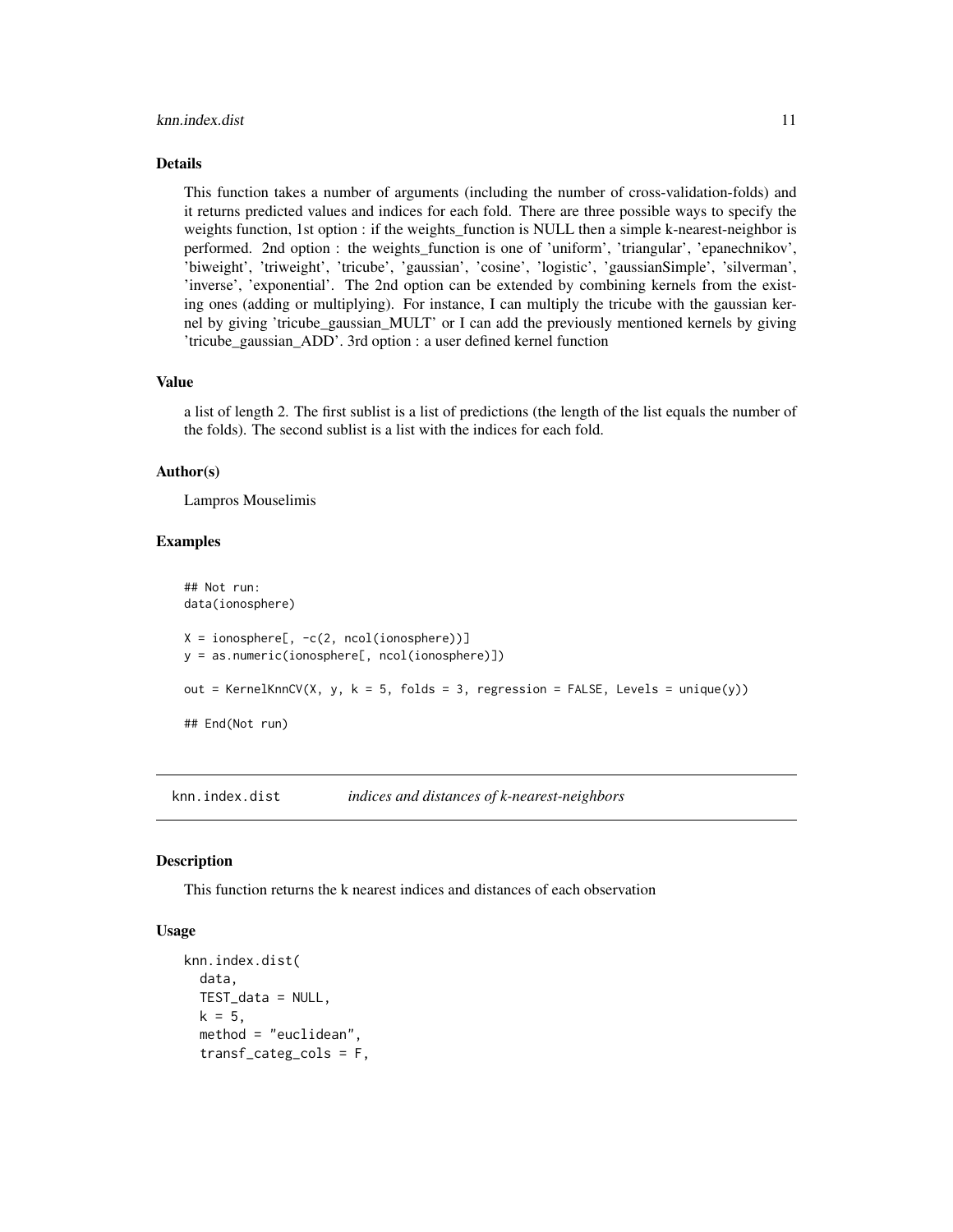```
threads = 1)
```
#### Arguments

| data              | a data.frame or matrix                                                                                                                                                                                                                                                                                                           |  |
|-------------------|----------------------------------------------------------------------------------------------------------------------------------------------------------------------------------------------------------------------------------------------------------------------------------------------------------------------------------|--|
| TEST_data         | a data.frame or matrix (it can be also NULL)                                                                                                                                                                                                                                                                                     |  |
| k                 | an integer specifying the k-nearest-neighbors                                                                                                                                                                                                                                                                                    |  |
| method            | a string specifying the method. Valid methods are 'euclidean', 'manhattan',<br>'chebyshev', 'canberra', 'braycurtis', 'pearson_correlation', 'simple_matching_coefficient',<br>'minkowski' (by default the order 'p' of the minkowski parameter equals k),<br>'hamming', 'mahalanobis', 'jaccard_coefficient', 'Rao_coefficient' |  |
| transf_categ_cols |                                                                                                                                                                                                                                                                                                                                  |  |
|                   | a boolean (TRUE, FALSE) specifying if the categorical columns should be con-<br>verted to numeric or to dummy variables                                                                                                                                                                                                          |  |
| threads           | the number of cores to be used in parallel (open mp will be employed)                                                                                                                                                                                                                                                            |  |

#### Details

This function takes a number of arguments and it returns the indices and distances of the k-nearestneighbors for each observation. If TEST\_data is NULL then the indices-distances for the train data will be returned, whereas if TEST\_data is not NULL then the indices-distances for the TEST\_data will be returned.

## Value

a list of length 2. The first sublist returns the indices and the second the distances of the k nearest neighbors for each observation. If TEST\_data is NULL the number of rows of each sublist equals the number of rows in the train data. If TEST\_data is not NULL the number of rows of each sublist equals the number of rows in the TEST data.

# Author(s)

Lampros Mouselimis

# Examples

data(Boston)

X = Boston[, -ncol(Boston)]

out = knn.index.dist(X, TEST\_data = NULL,  $k = 4$ , method = 'euclidean', threads = 1)